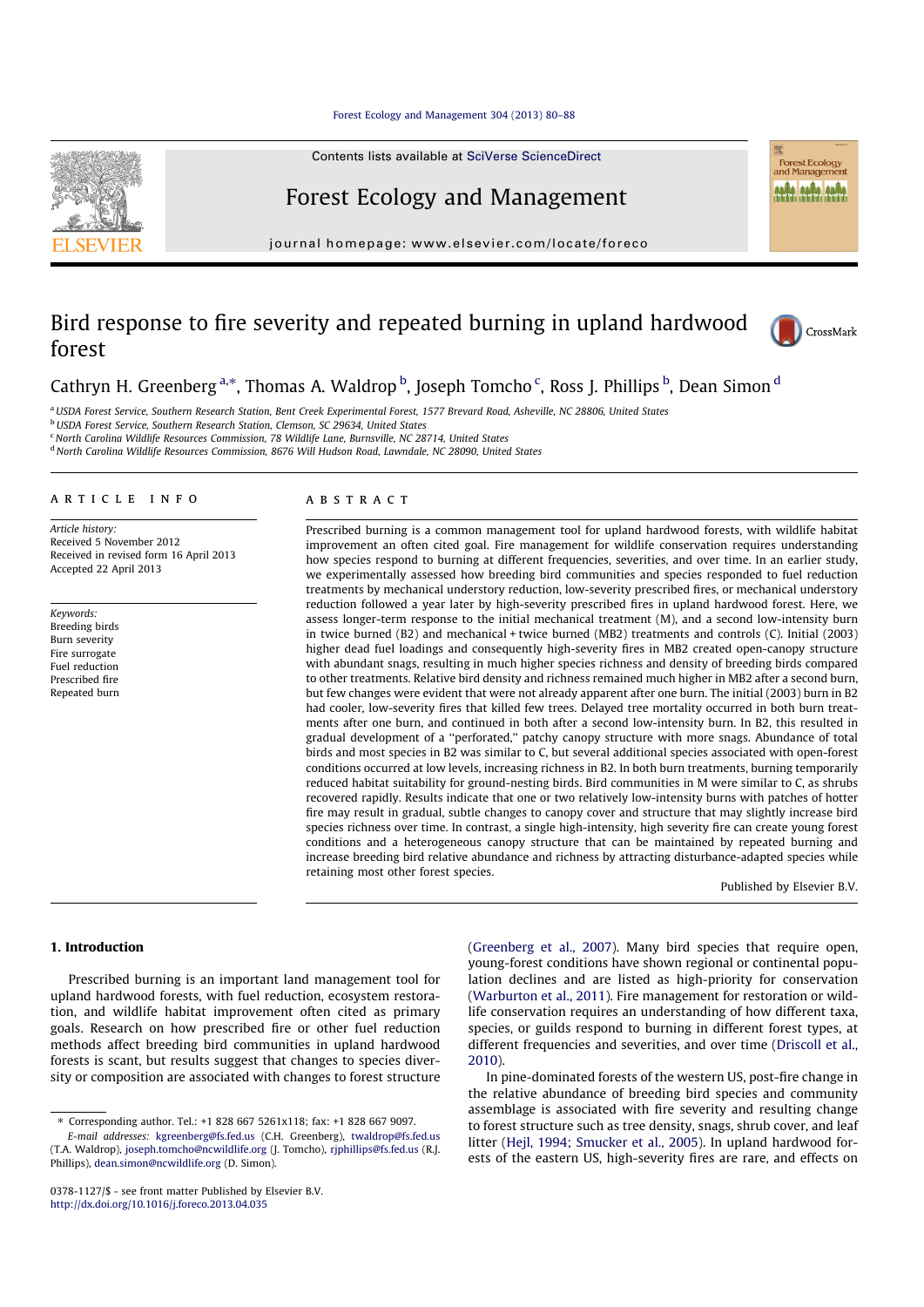breeding bird communities are not well known. Research indicates that single or multiple low-intensity burns with little tree mortality may have a negligible effect on most bird species, or short-term effect on some species associated with shrub or leaf litter cover (Aquilani et al., 2000; Artman et al., 2001; Greenberg et al., 2007). In contrast, high-severity fires with heavy tree mortality may create habitat for species requiring open, early successional conditions (Greenberg et al., 2011) or snags for nest cavities, while retaining many species associated with closed canopy forest, at least in the short-term (Greenberg et al., 2007).

In upland hardwood forests of the eastern US, historic fire frequency and landscape occurrence were strongly associated with population centers of Native Americans and later European settlers, who used fire to clear land, hunt, and increase forage for game or livestock (Van Lear and Harlow, 2000). Lightning-caused (non-anthropogenic) fires were historically rare (Schroeder and Buck, 1970). In the past, fire severity was likely variable, mediated by weather, fuels, and topography. Different human-caused fire regimes resulted in ecosystem structures ranging from grasslands, to shrublands or open woodlands (Guyette et al., 2006a,b; Spetich et al., 2011), and played an important role in the distribution of breeding bird species that require young forest or other open, early successional conditions (Brawn et al., 2001; Spetich et al., 2011).

Over the past several decades, fire suppression policies (Spetich et al., 2011), reduced levels of timber harvest (Shifley and Thompson, 2011), abandonment of farmland and pasture, and habitat loss to development (Greenberg et al., 2011) have led to declining populations of many eastern US bird species associated with early successional communities (Hunter et al., 2001). Fourteen eastern US disturbance-dependent species are federally listed as endangered, threatened, or special concern, whereas most species not dependent on early successional conditions show stable or increasing population trends, and none are federally listed (Warburton et al., 2011).

Today, prescribed burns in upland hardwood forests are usually conducted in winter and under restrictive fuel and weather conditions that generally result in low-intensity burns to minimize safety risks and potential damage to timber. Accordingly, changes to forest structure are often limited to reductions in shrub and leaf litter cover that are short-lived, with little overstory mortality (Waldrop et al., 2008). Increasingly, ''restoration burns'' are conducted across large landscapes of diverse topography and fuel loads with incomplete knowledge of how different frequencies, seasons, or severities of burns affect biotic communities.

In an earlier study of fire and fire surrogates for fuel reduction, we experimentally assessed how breeding bird communities and species in a southern Appalachian upland hardwood forest responded to fuel reduction treatments by mechanical felling of the understory, prescribed burning, or mechanical felling of the understory followed a year later by prescribed burning (Greenberg et al., 2007). Initial (2003) prescribed burns in mechanical + burn treatment areas were hotter than in the burn-only treatment areas because of cut fuels that were left in place for a year prior to burning, killing substantial numbers of overstory trees and effectively creating conditions of low-severity (burn-only) and high-severity (mechanical + burned). In this study, we use the same experimental design and study sites to assess longer-term response of breeding bird communities to a second prescribed fire in these treatments that were burned initially at high versus low severities. Our objective was to determine how fire severity and repeated dormant season burning affected breeding bird species richness and community composition. Because the initial (2002) mechanical treatment was not repeated, shrub recovery was rapid, and the overstory was unaffected, results of the mechanical-only treatment will be presented but not emphasized here.

#### 1.1. Study area

Our study was conducted on the 5841-ha Green River Game Land (35°17'9″N, 82°19'42″W, blocks 1 and 2; 35°15'42″N, 82°17'27″W, block 3) in Polk County, North Carolina. The Game Land is in the mountainous Blue Ridge Physiographic Province of Western North Carolina. Average annual precipitation is 1638 mm and is distributed evenly throughout the year, and average annual temperature is 17.6 °C (Keenan, 1998). Soils are primarily of the Evard series (fine-loamy, oxidic, mesic, Typic Hapludults), which are very deep (>1 m) and well-drained in mountain uplands (USDA Natural Resources Conservation Service, 1998). Elevation ranges from approximately 366–793 m. The upland hardwood forest was composed mainly of oaks Quercus spp. and hickories Carya spp. Shortleaf pine (Pinus echinata) and Virginia pine (P. virginiana) were found on ridgetops, and white pine (P. strobus) occurred in moist coves. Forest age within experimental units ranged from about 85 to 125 years. Predominant shrubs were mountain laurel (Kalmia latifolia) along ridge tops and on upper southwest-facing slopes, and rhododendron (Rhododendron maximum) in mesic areas. Prior to our first prescribed burns in 2003, none of the sites had been thinned or burned for at least 50 years (D. Simon, personal communication).

# 2. Methods and materials

### 2.1. Study design

Our experimental design was a randomized block design with repeated measures over years. We selected three study areas (blocks) within the Game Land. Perennial streams border and (or) traverse all three replicate blocks. Blocks were selected based on size (on the basis of their capacity to accommodate four experimental units each), forest age, type, and management history, to ensure consistency in baseline conditions among the treatments. Treatment units included all prevailing combinations of elevation, aspect, and slope. Minimum size of experimental units (four within each block) was 14-ha to accommodate 10-ha ''core'' areas, with 20 m buffers around each. Dirt roads or firebreaks separated some of the experimental units but did not traverse any, and wooded trails traversed some experimental units.

Three fuel reduction treatments and an untreated control (C) were randomly assigned within each of the three study blocks, for a total of 12 experimental units. Treatments were: (1) twiceburned (March 2003 and March 2006) (B2), (2) mechanical felling of all shrubs and small trees >1.8 m tall and <10.0 cm in diameter at breast height (dbh) with a chainsaw (2002 only) (M), and (3) mechanical cutting of the understory in 2002 as described, followed by two burns (March 2003 and 2006) (MB2). Cut fuels were left scattered onsite resulting in little or no vertical structure initially, with subsequent recovery in M. In 2003 (first burn), burn treatments in two blocks were ignited by helicopter using a plastic sphere dispenser and a spot fire technique. For logistical and safety reasons, the other block was ignited by hand crews using spot fire and strip-headfire techniques, with ignition points determined in similar fashion to those used by the helicopter ignition (Waldrop et al., 2008, 2010). In 2006 (second burn), burn treatments in all blocks were ignited by hand. Fire temperature was measured in both burn treatments with thermocouples placed 30 cm aboveground at grid points spaced at 50-m intervals throughout experimental units.

# 2.2. Forest structure sampling

We measured tree and snag basal area (BA) and density, percent cover of low and tall shrubs, and leaf litter depth in each experi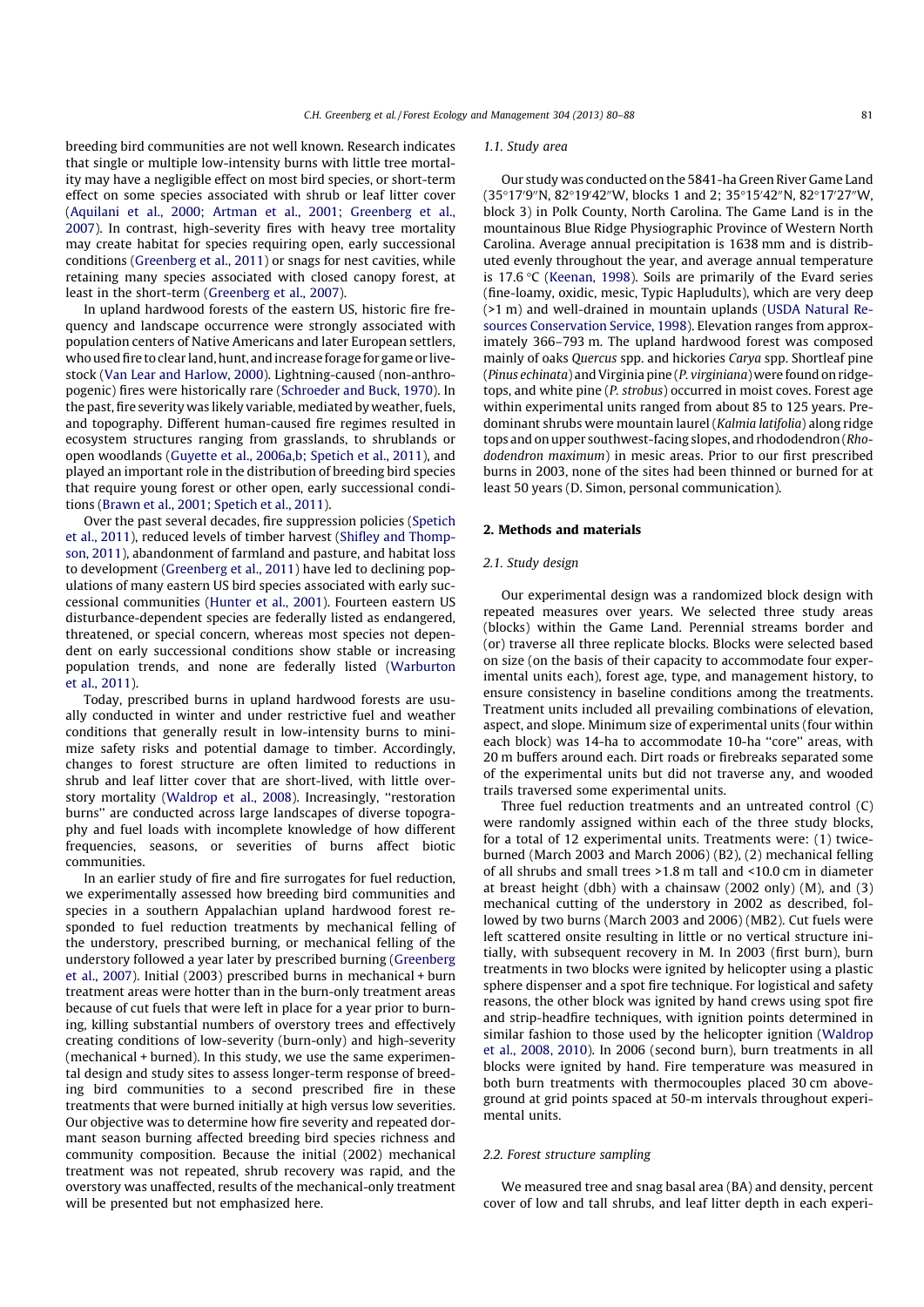mental unit to examine changes in select features of forest structure resulting from the fuel reduction treatments 2 years after one prescribed burn (2005) (Greenberg et al., 2007), and again in 2006 and 2011 after the second prescribed burn. Tree and snag  $\geq 10$  cm dbh) density, and percent cover of tall  $\geq 1.4$  m ht) shrubs was measured within 10, 0.05-ha (10  $\times$  50 m) plots located at grid points (50  $\times$  50), starting from a randomly selected gridpoint origin. Percent cover of low (<1.4 m ht) shrubs was estimated in 20, 1- $m<sup>2</sup>$  quadrats placed systematically within each of the 10 larger plots. We minimized error in visual estimates of percent cover by using the same observers during all years. Leaf litter depth was measured using a meter stick at three locations along each of three randomly oriented, 15-m transects originating at grid points. We used the average of all measurements (plots, quadrats, or transects) for each experimental unit ( $n = 3$  replicates per treatment or control) in our statistical analyses.

# 2.3. Bird sampling

We surveyed breeding bird communities using three, 50-m radius (0.785-ha area) point counts spaced 200 m apart in each experimental unit (Ralph et al., 1993). Each point was surveyed for 10 min during three separate visits between 15 May and 30 June during 2001–2005 to study effects of the fuel reduction treatments after one prescribed burn (Greenberg et al., 2007), and in 2006, 2007, 2009, and 2011 to study the longer-term effects of fuel reduction treatments that included a second prescribed fire in both burn treatments (the focus of this paper). During the study period, a single observer (J. Tomcho) conducted all surveys to reduce bias associated with different observers. Point counts were conducted within four hours of sunrise. All birds that were seen or heard within a 50-m radius were recorded. Point count times were rotated among the three visits to each experimental unit to avoid time-of-day bias. Each unit was surveyed early-, mid-, and lateseason within the 6-week survey period to avoid bias associated differences in singing rates as breeding season progresses. We did not estimate detectability of different bird species (Alldredge et al., 2008), and assumed that bird detection error was minimal and consistent among units due to a small (50-m) point count radius, surveys conducted by a single observer, multiple survey points and repeated surveys within each unit, and timing of surveys across time of day and breeding season. Relative density of birds for each experimental unit was calculated by averaging across the three surveys and three point counts (9 observation periods per unit) for each year, and extrapolating the average number per point count to number per 10 ha. Species richness represented the total number of species detected during all three visits and point counts in each experimental unit each year.

#### 2.4. Data analysis

We used repeated measures analysis in a randomized block design to compare the fuel reduction treatments and control over the years from 2005 (2 years after a single burn in both burn treatments) to 2011 (post-treatment years 2006, 2007, 2009, 2011), after a second burn in B2 and MB2). Response variables analyzed were bird species richness and total density, density of birds within tree-, shrub-, cavity-, or ground-nesting guilds (Hamel, 1992), and density of common bird species. There was concern that analysis for each individual species may violate the normality assumption required for the repeated measures analysis because many individual species were detected on the three plots and three observation times for a given block, treatment and year, resulting in many zero observations. To determine whether individual species were sufficiently common for inclusion in statistical analyses, we checked density data for conforming approximately to the normal distribution by inspecting the residuals. We were quite liberal and included a species in the analysis if the skewness of the residuals was between  $-2$  and 2 and kurtosis of residuals was less than 5. We also determined that all cells in a stem and leaf plot had <50% of the observations to assure that there were not too many residuals at zero. Thus, although many species did not pass a typical normality test, we feel they were sufficiently normal to perform a valid analysis. Density data (+0.01) were natural-log transformed for ANOVAs.

Percent cover data (for shrubs) were square-root arcsine transformed for ANOVA. We interpreted either a significant treatment effect and (or) treatment by year interaction effect as evidence of a treatment effect. All repeated measures analyses were performed using PROC MIXED (SAS 9.1). All significant repeated measures analyses were followed by Tukey's multiple comparisons at the 0.05 significance level on the least square means to determine differences between treatments and years.

# 3. Results

#### 3.1. Fire behavior

During the first prescribed burns (March, 2003), flame lengths of 1–2 m occurred throughout all burn units, but flame lengths reached up to 5 m in localized spots within blocks, where topography or intersecting flame fronts contributed to erratic fire behavior (Waldrop et al., 2010). In 2003, loading of dead fine woody fuels on mechanical + burn sites, where the shrub layer was felled, was approximately double that on control and mechanical-only sites. In the 2003 burns, temperature at 30 cm aboveground averaged 312 °C in the burn-only treatment, but patches (6–22% of each burn unit) burned at temperatures  $>600$  °C. In the mechanical + burn treatment, temperatures at 30 cm aboveground averaged  $517$  °C, and  $22-49\%$  of each unit burned at temperatures  $>600$  °C. The second burn (March, 2006) was less intense, with flame lengths generally <1.5 m. In 2006, measured temperatures 30 cm aboveground were generally  $\leq$ 158 °C on B2 sites and 223 °C in MB2 sites, with <3% of any burn unit exceeding 600 °C. A detailed description of fire behavior in this study is given by Waldrop et al. (2010).

#### 3.2. Forest structure

Several forest structural features differed among the three fuel reduction treatments and control. Live tree BA was lower in MB2 than in M or C but did not differ from B2; a year effect was detected, and a treatment by year interaction indicates that live tree BA decreased over time in MB2 after a second burn (Table 1). Live tree density was lowest in MB2 compared to the other treatments and C. More trees were alive in 2006 than in 2011, and a treatment by year effect indicated that live tree density declined in the B2 and MB2 treatments after a second burn (Table 1). Snag BA was greater in MB2 than M but did not differ among the other treatments or C. Snag BA was higher in 2006 than in 2011, and a treatment by year interaction effect indicated that snag BA declined most rapidly in MB2 (Table 1). Snag density was highest in MB2 compared to the other treatments or C, and density was higher in 2006 than in 2011; a treatment by year interaction effect indicated that snag density decreased in MB2 within a few years of the second burn (Table 1). Leaf litter depth was reduced in B2 and MB2 following the second prescribed burn (2006) but was similar to M or C by 2011 (5 years post-burn) (Table 1). Percent cover of low shrubs did not differ among treatments, but was lower in 2006 than in 2011; a treatment by year interaction indicated that recovery of low shrubs was greatest in MB2 (Table 1). Percent cover of tall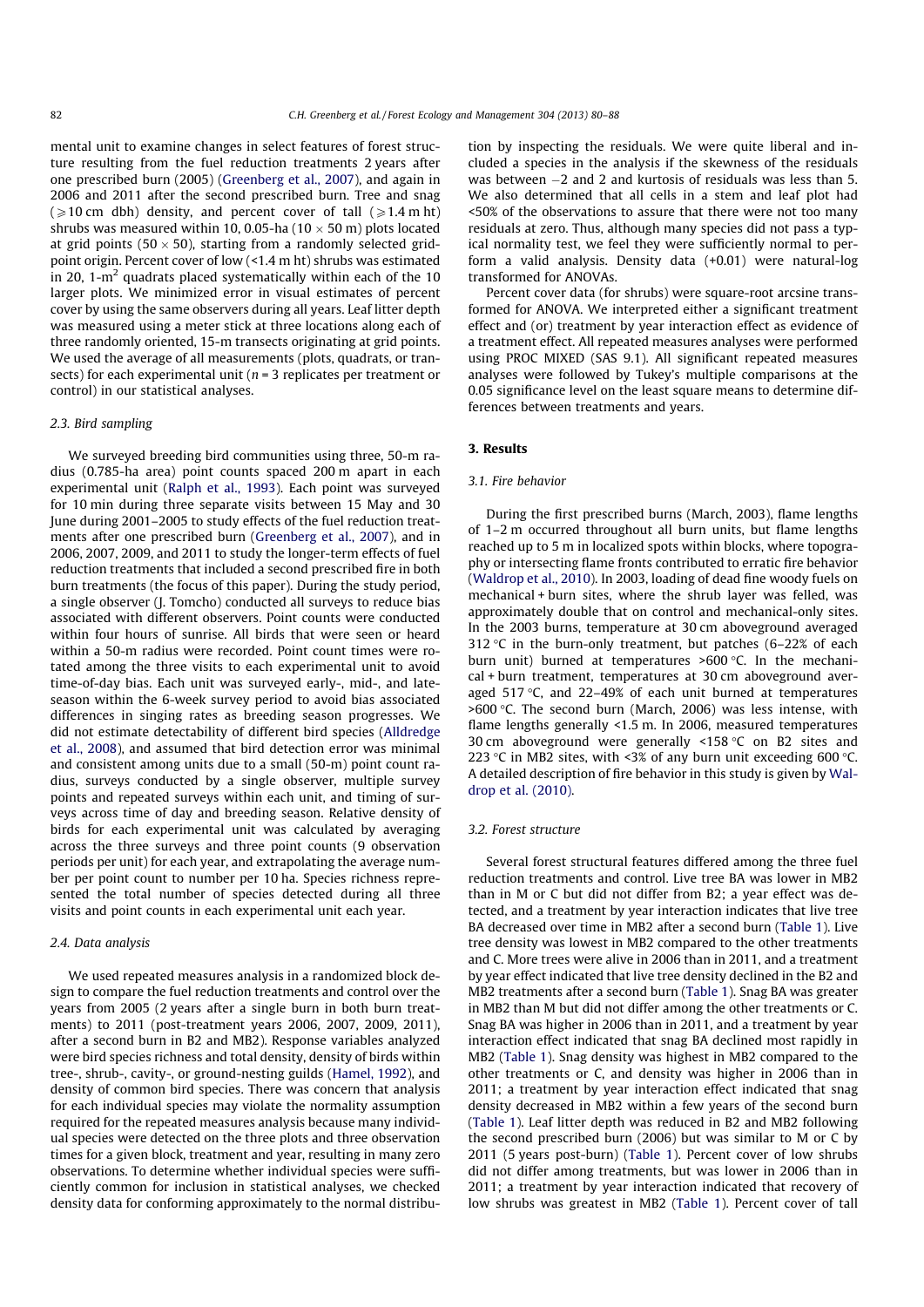#### Table 1

Mean (±SE)<sup>a</sup> live tree basal area (BA) and density, snag BA and density, leaf litter depth, and percent cover of low and tall shrubs in three fuel reduction treatments: twice burned (B2), mechanical understory reduction (M), mechanical + twice burned (MB2), and controls (C) (n = 3 each) 1 year before a second burn in B2 and MB2 treatments (2005), immediately after a second burn in B2 and MB2 treatments (2006), and 5 years after the second burn (2011), at Green River Game Land, Polk County, NC. P-values are results of repeated measures ANOVA comparing treatment, years, and treatment by year effects.

| Habitat variable                             | Year                 | Treatment <sup>b</sup>                                  |                                                      |                                                         | <b>RM ANOVA</b>                                           |                             |                             |                                    |
|----------------------------------------------|----------------------|---------------------------------------------------------|------------------------------------------------------|---------------------------------------------------------|-----------------------------------------------------------|-----------------------------|-----------------------------|------------------------------------|
|                                              |                      | C<br>$\bar{x} \pm SE$                                   | M<br>$\bar{x} \pm SE$                                | B2<br>$\bar{x} \pm SE$                                  | MB <sub>2</sub><br>$\bar{x} \pm SE$                       | $P_{\rm trt}$<br>$df = 3,6$ | $P_{\rm vr}$<br>$df = 2,16$ | $P_{\text{trtxyr}}$<br>$df = 6,16$ |
| Live Tree<br>$BA(m^2/ha)$                    | 2005<br>2006<br>2011 | $26.1 \pm 1.1A$<br>$27.6 \pm 0.7$<br>$28.8 \pm 0.7$     | $28.8 \pm 1.2A$<br>$29.0 \pm 1.4$<br>$29.7 \pm 1.3$  | $26.2 \pm 3.6AB$<br>$25.9 \pm 3.8$<br>$24.6 \pm 4.2$    | $18.2 \pm 3.5B$<br>$16.6 \pm 3.4$<br>$14.6 \pm 4.1$       | 0.0322                      | 0.0031                      | < 0.0001                           |
| Live Tree<br>Density (ha)                    | 2005<br>2006<br>2011 | $552.0 \pm 12.5A$<br>$547 \pm 16.7$<br>$506.0 \pm 26.6$ | $594.0 \pm 9.5A$<br>$585 \pm 6.8$<br>$539.3 \pm 5.2$ | $505 \pm 333.3A$<br>$484 \pm 51.3$<br>$402.0 \pm 56.9$  | $277.3 \pm 60.2B$<br>$236.7 \pm 55.2$<br>$169.3 \pm 47.0$ | 0.0012                      | < 0.0001                    | 0.0106                             |
| Snag<br>$BA(m^2ha)$                          | 2005<br>2006<br>2011 | $3.2 \pm 1.0AB$<br>$3.0 \pm 0.5$<br>$2.3 \pm 0.4$       | $2.1 \pm 0.3A$<br>$2.0 \pm 0.3$<br>$2.2 \pm 0.4$     | $3.4 \pm 1.2AB$<br>$3.1 \pm 1.3$<br>$2.8 \pm 1.2$       | $7.5 \pm 1.6B$<br>$6.9 \pm 1.4$<br>$5.0 \pm 1.1$          | 0.0466                      | 0.0057                      | 0.0539                             |
| Snag<br>Density (ha)                         | 2005<br>2006<br>2011 | $56.7 \pm 14.1A$<br>$60.7 \pm 7.4$<br>$55.3 \pm 2.4$    | $60.7 \pm 6.7$ A<br>$58.0 \pm 6.1$<br>$58.0 \pm 7.6$ | $90.0 \pm 33.3$ A<br>$96.7 \pm 30.9$<br>$80.0 \pm 24.7$ | $212.0 \pm 29.0B$<br>$210.0 \pm 19.7$<br>$133.3 \pm 3.7$  | 0.0025                      | 0.0029                      | 0.0046                             |
| Leaf Litter<br>Depth (mm)                    | 2005<br>2006<br>2011 | $46.2 \pm 1.8$ A<br>$54.3 \pm 2.0$<br>$68.7 \pm 3.1$    | $59.0 \pm 3.8$ A<br>$62.6 \pm 4.8$<br>$76.7 \pm 5.3$ | $39.3 \pm 0.4B$<br>$11.3 \pm 3.6$<br>$65.8 \pm 2.6$     | $32.7 \pm 1.2B$<br>$4.8 \pm 0.6$<br>$65.7 \pm 1.7$        | < 0.0001                    | < 0.0001                    | < 0.0001                           |
| Low Shrub<br>(<1.4 m ht)<br>% Cover          | 2005<br>2006<br>2011 | $9.6 \pm 1.3$<br>$9.5 \pm 3.8$<br>$14.1 \pm 2.3$        | $15.6 \pm 2.7$<br>$18.6 \pm 2.2$<br>$22.2 \pm 2.8$   | $8.6 \pm 2.5$<br>$6.7 \pm 1.8$<br>$14.9 \pm 3.5$        | $18.9 \pm 5.6$<br>$12.5 \pm 2.6$<br>$26.2 \pm 3.8$        | 0.0990                      | < 0.0001                    | 0.0014                             |
| Tall Shrub<br>$\approx 1.4$ m ht)<br>% Cover | 2005<br>2006<br>2011 | $17.8 \pm 4.3A$<br>$14.2 \pm 3.8$<br>$11.2 \pm 1.7$     | $2.6 \pm 2.4AB$<br>$4.4 \pm 1.4$<br>$8.4 \pm 1.9$    | $4.1 \pm 2.4B$<br>$3.6 \pm 2.2$<br>$4.7 \pm 0.9$        | $1.3 \pm 0.6B$<br>$0.5 \pm 0.3$<br>$6.8 \pm 4.4$          | 0.0139                      | 0.0242                      | 0.0228                             |

<sup>a</sup> Means and SE's are from raw data and do not represent Ismeans output from the statistical model.

**b** Different letters among treatments within a row indicates significant differences among treatments.

shrubs was lowest in B2 and MB2, and greatest in C (cover in M did not differ from other treatments); cover was greater in 2011 than in 2006, and a treatment by year interaction was detected (Table 1).

#### 3.3. Breeding birds

We detected 49 breeding bird species over the 4 years sampled following a second prescribed burn (2006, 2007, 2009, and 2011). After the second burn in B2 and MB2 (post-treatment), total relative bird density was greater in MB2 than other treatments and varied among years, but no treatment by year interaction effect was detected (Table 2; Fig. 1a). Post-treatment species richness was highest in MB2 compared to M or C; richness in B2 did not differ from any treatment or C (Table 2; Fig. 1b). Richness differed among years; no treatment by year interaction effect was detected.

Relative abundance of tree-nesters was marginally higher in MB2 than M but did not differ among other treatments or C; abundance differed among years, but no treatment by year interaction was detected (Table 2; Fig. 2a). Shrub-nesters also were marginally more abundant in MB2 than in other treatments; abundance differed among years, but no treatment by year interaction was detected (Table 2; Fig. 2b). Relative abundance of cavity-nesters was greater in MB2 than in the other treatments and lower in M than in B2 but did not differ among years, and we did not detect a treatment by year interaction (Table 2; Fig. 2c). Ground-nester abundance did not differ among treatments but did differ among years; a marginal treatment by year interaction suggested that, after a second burn, change in abundance was most dynamic in both burn treatments (Table 2; Fig. 2d).

Among the 36 species that met our criteria for analysis, 10 showed a significant treatment response, and three showed a treatment by year interaction ( $P < 0.05$ ) (Table 2). Following a second burn in B2 and MB2 treatments eastern bluebirds (Sialia sialis),

eastern towhees (Pipilo erythrophthalmus), indigo buntings (Passerina cyanea), pine warblers (Setophaga pinus), Carolina wrens (Thyrothorus ludovicianus), and mourning doves (Zenaida macroura showed greater relative abundance in MB2; American goldfinch (Carduelis tristis), and eastern wood-pewees (Contopus virens) were more abundant in both MB2 and B2 than C or M (Table 2). Indigo buntings increased for a short period in MB2 after the second burn, and increased the year following the second burn in B2, as indicated by treatment by year interactions. Brown thrashers (Toxostoma rufum) and chipping sparrows (Spizella passerina) also occurred only in both burn treatments but were not sufficiently common to compare statistically, or did not show a significant difference among treatments. Relative abundance of white-breasted nuthatches (Sitta carolinensis) was greater in MB2 than M. Ovenbird (Seiurus aurocapillus) relative abundance was marginally lower in MB2 than in B2 or M, but did not differ from C. Relative abundance of Carolina chickadees (Poecile carolinensis) was lower in M than in the other treatments or C. Relative abundance of several species differed among years, but no trend in abundance among years was apparent. Blue-gray gnatcatchers (Polioptila caerulea), and blue-headed vireos (Vireo solitarius) showed treatment by year interaction effects, but no clear trend was apparent (Table 2).

#### 4. Discussion

# 4.1. Forest structure

Prescribed burning in the initial (2003) MB2 treatment was hotter than in B2 because of cut fuels that were left in place for a year prior to burning, resulting in high-severity burns with heavy tree mortality. Thus, prior to the second burn, average live tree density was already 45% lower, and BA 31% lower in MB2 than in B2 (Greenberg et al., 2007; Waldrop et al., 2008). The second pre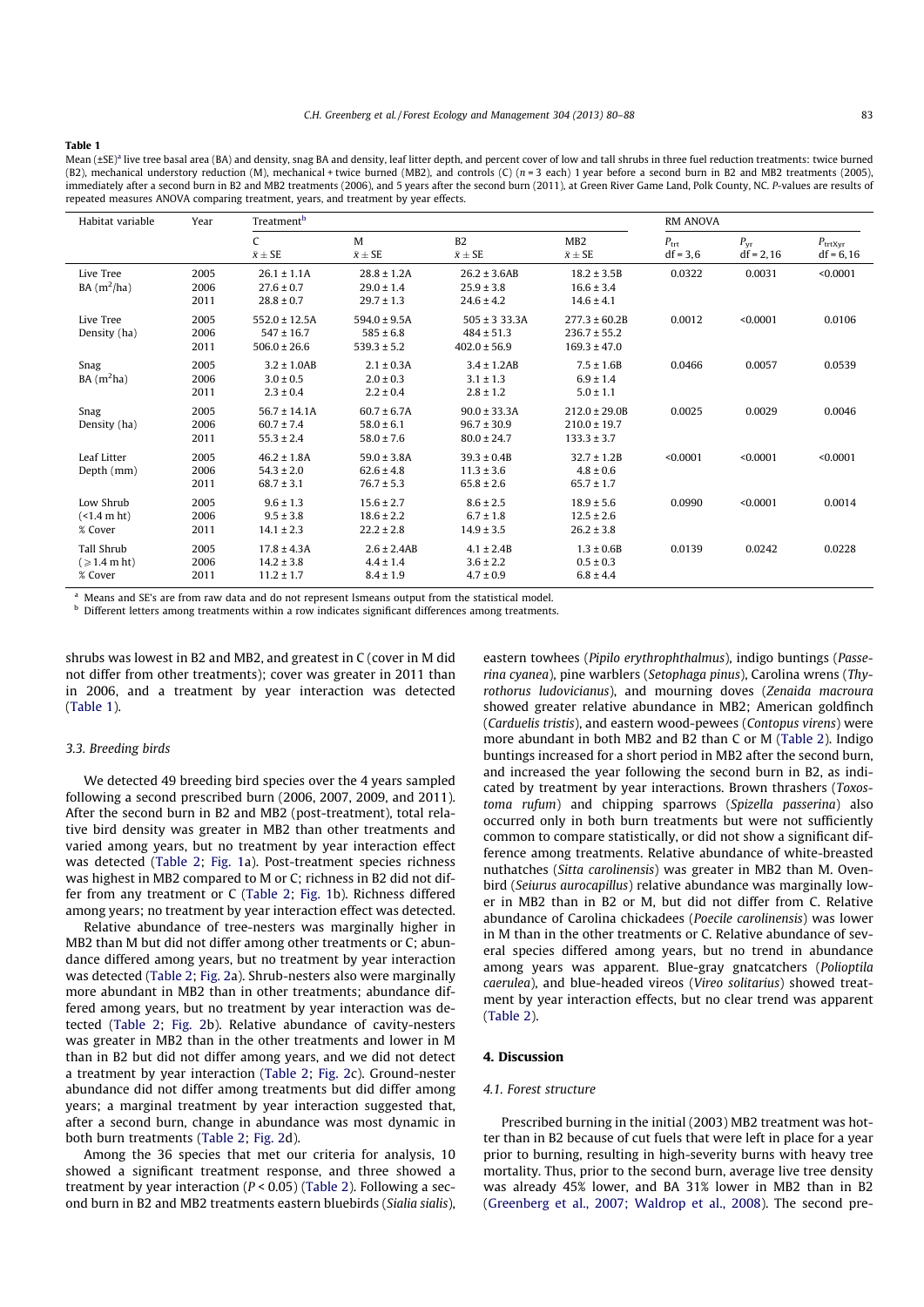$\overline{a}$ 

# 84 C.H. Greenberg et al. / Forest Ecology and Management 304 (2013) 80–88

# Table 2

Mean (±SE) densities (no/10 ha) of individuals within each species and nesting guild (tree, shrub, cavity, and ground), total, and species richness of breeding birds<sup>a</sup> in three fuel reduction treatments: twice burned (B2), mechanical understory reduction (M), mechanical + twice burned (MB2), and controls (C)  $(n=3 \text{ each})$ , Green River Game Land, Polk County, NC. Means (±SE) are presented for 2005 (before a second burn in B2 and MB2; first line), and post-treatment (after a second burn in B2 and MB2; second line) (average of correspe<br>2006, 2007, 2009, and 2011). P-value 2009, 2011).

| Guild/species                                        | Relative density (no/10 ha)      |                                  |                                   |                                     | <b>RM ANOVA</b>             |                             |                                     |  |
|------------------------------------------------------|----------------------------------|----------------------------------|-----------------------------------|-------------------------------------|-----------------------------|-----------------------------|-------------------------------------|--|
| Total density<br>Species richness                    | C<br>$\bar{x} \pm SE$            | M<br>$\bar{x} \pm SE$            | B <sub>2</sub><br>$\bar{x}\pm SE$ | MB <sub>2</sub><br>$\bar{x} \pm SE$ | $P_{\rm trt}$<br>$df = 3,6$ | $P_{\rm yr}$<br>$df = 4,32$ | $P_{\text{trtXvr}}$<br>$df = 12,32$ |  |
| <b>Tree-nester</b>                                   | $16.4 \pm 6.2$                   | $8.9 \pm 0.5$                    | $15.0 \pm 3.8$                    | $31.9 \pm 10.2$                     |                             |                             |                                     |  |
|                                                      | $18.5 \pm 2.2$                   | $12.1 \pm 1.7$                   | $17.3 \pm 2.2$                    | $30.5 \pm 4.0$                      | 0.0613                      | 0.0054                      | 0.8587                              |  |
| Acadian flycatcher                                   | $0.0 \pm 0.0$                    | $0.0 \pm 0.0$                    | $0.5 \pm 0.5$                     | $0.0 \pm 0.0$                       |                             |                             |                                     |  |
| Empidonax virescens                                  | $0.1 \pm 0.1$                    | $0.0 \pm 0.0$                    | $1.2 \pm 0.6$                     | $0.1 \pm 0.1$                       | 0.5323                      | 0.3070                      | 0.5441                              |  |
| American crow                                        | $0.0 \pm 0.0$                    | $0.0 \pm 0.0$                    | $0.5 \pm 0.5$                     | $0.0 \pm 0.0$                       |                             |                             |                                     |  |
| Corvus brachyrhynchos                                | $0.1 \pm 0.1$                    | $0.5 \pm 0.5$                    | $0.6 \pm 0.3$                     | $0.1 \pm 0.1$                       |                             | -                           | $\overline{\phantom{0}}$            |  |
| American redstart<br>Setophaga ruticilla             | $0.0 \pm 0.0$<br>$0.0 \pm 0.0$   | $0.0 \pm 0.0$<br>$0.1 \pm 0.1$   | $0.0 \pm 0.0$<br>$0.0 \pm 0.0$    | $0.5 \pm 0.5$<br>$0.2 \pm 0.2$      |                             |                             | $\overline{\phantom{0}}$            |  |
| Blue-gray gnatcatcher                                | $1.4 \pm 1.4$                    | $0.5 \pm 0.5$                    | $2.8 \pm 1.4$                     | $3.3 \pm 1.9$                       |                             |                             |                                     |  |
| Polioptila caerulea                                  | $2.9 \pm 1.1$ A                  | $1.4 \pm 0.4A$                   | $2.1 \pm 0.7A$                    | $6.1 \pm 1.0B$                      | 0.2020                      | 0.0127                      | 0.0273                              |  |
| Brown-headed cowbird                                 | $0.5 \pm 0.5$                    | $0.0 \pm 0.0$                    | $0.9 \pm 0.9$                     | $4.2 \pm 4.2$                       |                             |                             |                                     |  |
| Molothrus ater                                       | $0.7 \pm 0.4$                    | $0.2 \pm 0.2$                    | $1.2 \pm 0.4$                     | $2.2 \pm 0.7$                       | 0.2015                      | 0.0672                      | 0.4106                              |  |
| Blue jay                                             | $1.9 \pm 1.2$                    | $0.5 \pm 0.5$                    | $1.9 \pm 1.2$                     | $0.9 \pm 0.5$                       |                             |                             |                                     |  |
| Cyannocitta cristata<br>Black-throated green warbler | $1.1 \pm 0.4A$<br>$5.6 \pm 3.3$  | $0.4 \pm 0.4B$<br>$0.9 \pm 0.9$  | $0.8 \pm 0.3$ A<br>$0.5 \pm 0.5$  | $0.5 \pm 0.2AB$<br>$0.5 \pm 0.5$    | 0.6061                      | 0.0978                      | 0.2774                              |  |
| Setophaga virens                                     | $5.0 \pm 1.0$ A                  | $1.5 \pm 0.6B$                   | $2.5 \pm 0.9B$                    | $0.9 \pm 0.6B$                      | 0.0695                      | 0.0141                      | 0.7141                              |  |
| Broad-winged hawk                                    | $0.0 \pm 0.0$                    | $0.0 \pm 0.0$                    | $0.0 \pm 0.0$                     | $0.0 \pm 0.0$                       |                             |                             |                                     |  |
| Buteo platypterus                                    | $0.1 \pm 0.1$                    | $0.0 \pm 0.0$                    | $0.1 \pm 0.1$                     | $0.1 \pm 0.1$                       |                             |                             |                                     |  |
| Cedar waxwing                                        | $0.0 \pm 0.0$                    | $0.0 \pm 0.0$                    | $0.5 \pm 0.5$                     | $4.2 \pm 2.9$                       |                             |                             |                                     |  |
| Bombycilla cedrorum                                  | $0.2 \pm 0.2$                    | $0.0 \pm 0.0$                    | $0.7 \pm 0.4$                     | $3.6 \pm 1.1$                       | 0.0749                      | 0.2788                      | 0.4943                              |  |
| Coopers hawk<br>Accipter cooperii                    | $0.0 \pm 0.0$<br>$0.0 \pm 0.0$   | $0.0 \pm 0.0$<br>$0.1 \pm 0.1$   | $0.0 \pm 0.0$<br>$0.1 \pm 0.1$    | $0.0 \pm 0.0$<br>$0.0 \pm 0.0$      |                             |                             |                                     |  |
| Eastern wood-pewee                                   | $0.0 \pm 0.0$                    | $0.0 \pm 0.0$                    | $0.9 \pm 0.5$                     | $4.2 \pm 0.0$                       |                             |                             |                                     |  |
| Contopus virens                                      | $0.7 \pm 0.3$ A                  | $1.8 \pm 0.6$ A                  | $2.5 \pm 0.6AB$                   | $6.2 \pm 1.2B$                      | 0.0153                      | 0.1268                      | 0.4636                              |  |
| Northern parula                                      | $0.0 \pm 0.0$                    | $0.0 \pm 0.0$                    | $0.0 \pm 0.0$                     | $0.5 \pm 0.5$                       |                             |                             |                                     |  |
| Setophaga americana                                  | $0.0 \pm 0.0$                    | $0.0 \pm 0.0$                    | $0.0 \pm 0.0$                     | $0.1 \pm 0.1$                       | $\equiv$                    |                             | $\overline{\phantom{0}}$            |  |
| Pine warbler                                         | $0.0 \pm 0.0$                    | $0.5 \pm 0.5$                    | $0.0 \pm 0.0$                     | $1.9 \pm 0.9$                       |                             |                             |                                     |  |
| Setophaga pinus                                      | $0.2 \pm 0.2A$                   | $0.2 \pm 0.2A$                   | $0.4 \pm 0.2A$                    | $1.5 \pm 0.5B$                      | 0.0491                      | 0.1283                      | 0.1588                              |  |
| Red-eyed vireo<br>Vireo olivaceus                    | $4.7 \pm 2.4$<br>$5.5 \pm 0.7$   | $3.7 \pm 0.5$<br>$4.2 \pm 0.6$   | $4.7 \pm 1.3$<br>$2.9 \pm 0.8$    | $3.7 \pm 0.5$<br>$4.9 \pm 1.1$      | 0.5885                      | 0.5524                      | 0.7460                              |  |
| Scarlet tanager                                      | $2.3 \pm 0.5$                    | $2.8 \pm 1.6$                    | $0.9 \pm 0.5$                     | $4.7 \pm 2.1$                       |                             |                             |                                     |  |
| Piranga olivacea                                     | $1.5 \pm 0.5$                    | $1.4 \pm 0.5$                    | $1.6 \pm 0.5$                     | $1.9 \pm 0.6$                       | 0.8559                      | 0.3960                      | 0.2994                              |  |
| Summer tanager                                       | $0.0 \pm 0.0$                    | $0.0 \pm 0.0$                    | $0.0 \pm 0.0$                     | $1.9 \pm 0.9$                       |                             |                             |                                     |  |
| Piranga rubra                                        | $0.0 \pm 0.0$                    | $0.0 \pm 0.0$                    | $0.0 \pm 0.0$                     | $0.2 \pm 0.2$                       |                             | -                           | $\overline{a}$                      |  |
| Yellow-billed cuckoo                                 | $0.0 \pm 0.0$                    | $0.0 \pm 0.0$                    | $0.0 \pm 0.0$                     | $0.0 \pm 0.0$                       |                             |                             |                                     |  |
| Coccyzus americanus<br>Yellow-throated vireo         | $0.1 \pm 0.1$<br>$0.0 \pm 0.0$   | $0.0 \pm 0.0$<br>$0.0 \pm 0.0$   | $0.0 \pm 0.0$<br>$0.0 \pm 0.0$    | $0.1 \pm 0.1$<br>$0.0 \pm 0.0$      | $\qquad \qquad -$           |                             | $\qquad \qquad -$                   |  |
| Vireo flavifrons                                     | $0.1 \pm 0.1$                    | $0.0 \pm 0.0$                    | $0.1 \pm 0.1$                     | $0.7 \pm 0.5$                       | 0.1462                      | 0.3029                      | 0.8977                              |  |
| Yellow-throated warbler                              | $0.0 \pm 0.0$                    | $0.0 \pm 0.0$                    | $0.9 \pm 0.5$                     | $1.4 \pm 0.8$                       |                             |                             |                                     |  |
| Setophaga dominica                                   | $0.0 \pm 0.0$                    | $0.2 \pm 0.2$                    | $0.6 \pm 0.3$                     | $0.8 \pm 0.3$                       | 0.1938                      | 0.1130                      | 0.1929                              |  |
| <b>Shrub</b> nester                                  | $18.8 \pm 3.1$                   | $16.4 \pm 6.2$                   | $13.1 \pm 5.2$                    | $28.1 \pm 3.6$                      |                             |                             |                                     |  |
|                                                      | $19.0 \pm 2.1$                   | $23.6 \pm 2.6$                   | $23.2 \pm 3.0$                    | $45.6 \pm 2.3$                      | 0.0693                      | 0.0001                      | 0.2345                              |  |
| American goldfinch                                   | $0.0 \pm 0.0$                    | $0.5 \pm 0.5$                    | $0.9 \pm 0.9$                     | $1.9 \pm 0.9$                       |                             |                             |                                     |  |
| Carduelis tristis                                    | $0.4 \pm 0.2A$                   | $0.5 \pm 0.2A$                   | $1.4 \pm 0.5AB$                   | $3.4 \pm 0.8B$                      | 0.0092                      | 0.3935                      | 0.3181                              |  |
| American robin                                       | $0.0 \pm 0.0$                    | $0.0 \pm 0.0$                    | $0.0 \pm 0.0$                     | $0.0 \pm 0.0$                       |                             |                             |                                     |  |
| Turdus migratorius                                   | $0.0 \pm 0.0$                    | $0.1 \pm 0.1$                    | $0.0 \pm 0.0$<br>$2.8 \pm 2.2$    | $0.4 \pm 0.3$<br>$5.2 \pm 1.3$      |                             |                             | $\overline{a}$                      |  |
| Blue-headed vireo<br>Vireo solitarius                | $6.1 \pm 2.1$<br>$6.7 \pm 1.0$   | $8.0 \pm 2.4$<br>$6.7 \pm 0.6$   | $6.6 \pm 1.2$                     | $3.4 \pm 0.6$                       | 0.3660                      | 0.1197                      | 0.0304                              |  |
| Brown thrasher                                       | $0.0 \pm 0.0$                    | $0.0 \pm 0.0$                    | $0.0 \pm 0.0$                     | $0.0 \pm 0.0$                       |                             |                             |                                     |  |
| Toxostoma rufum                                      | $0.0 \pm 0.0$                    | $0.0 \pm 0.0$                    | $0.1 \pm 0.1$                     | $0.4 \pm 0.3$                       | $\overline{\phantom{a}}$    | $\overline{\phantom{0}}$    | $\overline{\phantom{0}}$            |  |
| Chipping sparrow                                     | $0.0 \pm 0.0$                    | $0.0 \pm 0.0$                    | $0.0 \pm 0.0$                     | $0.9 \pm 0.9$                       |                             |                             |                                     |  |
| Spizella passerina                                   | $0.0 \pm 0.0$                    | $0.0 \pm 0.0$                    | $0.1 \pm 0.1$                     | $0.8 \pm 0.4$                       | 0.2547                      | 0.0996                      | 0.4221                              |  |
| Eastern towhee<br>Pipilo erythrophthalmus            | $0.0 \pm 0.0$<br>$1.3 \pm 0.5A$  | $0.9 \pm 0.9$<br>$4.2 \pm 1.0A$  | $0.5 \pm 0.5$<br>$3.8 \pm 1.6$ A  | $7.0 \pm 3.7$<br>$12.0 \pm 1.9B$    | 0.0101                      | 0.0002                      | 0.1223                              |  |
| Hooded warbler                                       | $9.4 \pm 3.3$                    | $5.6 \pm 2.5$                    | $4.7 \pm 2.5$                     | $4.2 \pm 3.6$                       |                             |                             |                                     |  |
| Setophaga citrina                                    | $6.5 \pm 1.3$                    | $8.4 \pm 1.6$                    | $3.6 \pm 1.1$                     | $6.3 \pm 1.7$                       | 0.2974                      | 0.0018                      | 0.7979                              |  |
| Indigo bunting                                       | $0.0 \pm 0.0$                    | $0.0 \pm 0.0$                    | $0.9 \pm 0.9$                     | $5.6 \pm 2.2$                       |                             |                             |                                     |  |
| Passerina cyanea                                     | $0.0 \pm 0.0$ A                  | $0.1 \pm 0.1$ A                  | $2.3 \pm 0.7$ A                   | $8.7 \pm 0.9B$                      | 0.0016                      | 0.1265                      | 0.0363                              |  |
| Mourning dove                                        | $0.5 \pm 0.5$                    | $0.0 \pm 0.0$                    | $0.0 \pm 0.0$                     | $0.5 \pm 0.5$                       |                             |                             |                                     |  |
| Zenaida macroura<br>Northern cardinal                | $0.8 \pm 0.5$ A<br>$0.5 \pm 0.5$ | $0.9 \pm 0.4$ A<br>$0.0 \pm 0.0$ | $0.5 \pm 0.3$ A<br>$0.9 \pm 0.9$  | $4.6 \pm 1.0B$<br>$0.0 \pm 0.0$     | 0.0051                      | 0.0558                      | 0.2077                              |  |
| Cardinalis cardinalis                                | $0.6 \pm 0.4$                    | $0.1 \pm 0.1$                    | $1.3 \pm 0.4$                     | $1.6 \pm 0.6$                       | 0.1951                      | 0.2337                      | 0.9303                              |  |
| Prairie warbler                                      | $0.0 \pm 0.0$                    | $0.0 \pm 0.0$                    | $0.0 \pm 0.0$                     | $0.0 \pm 0.0$                       |                             |                             |                                     |  |
| Setophaga discolor                                   | $0.0 \pm 0.0$                    | $0.0 \pm 0.0$                    | $0.6 \pm 0.4$                     | $1.3 \pm 0.6$                       | 0.2715                      | 0.0608                      | 0.4314                              |  |
| Ruby-throated hummingbird                            | $1.9 \pm 0.5$                    | $1.4 \pm 0.8$                    | $1.9 \pm 0.5$                     | $2.8 \pm 1.4$                       |                             |                             |                                     |  |
| Archilochus colubris                                 | $2.0 \pm 0.5$                    | $2.3 \pm 0.6$                    | $2.3 \pm 0.7$                     | $2.7 \pm 0.9$                       | 0.9688                      | 0.8556                      | 0.9265                              |  |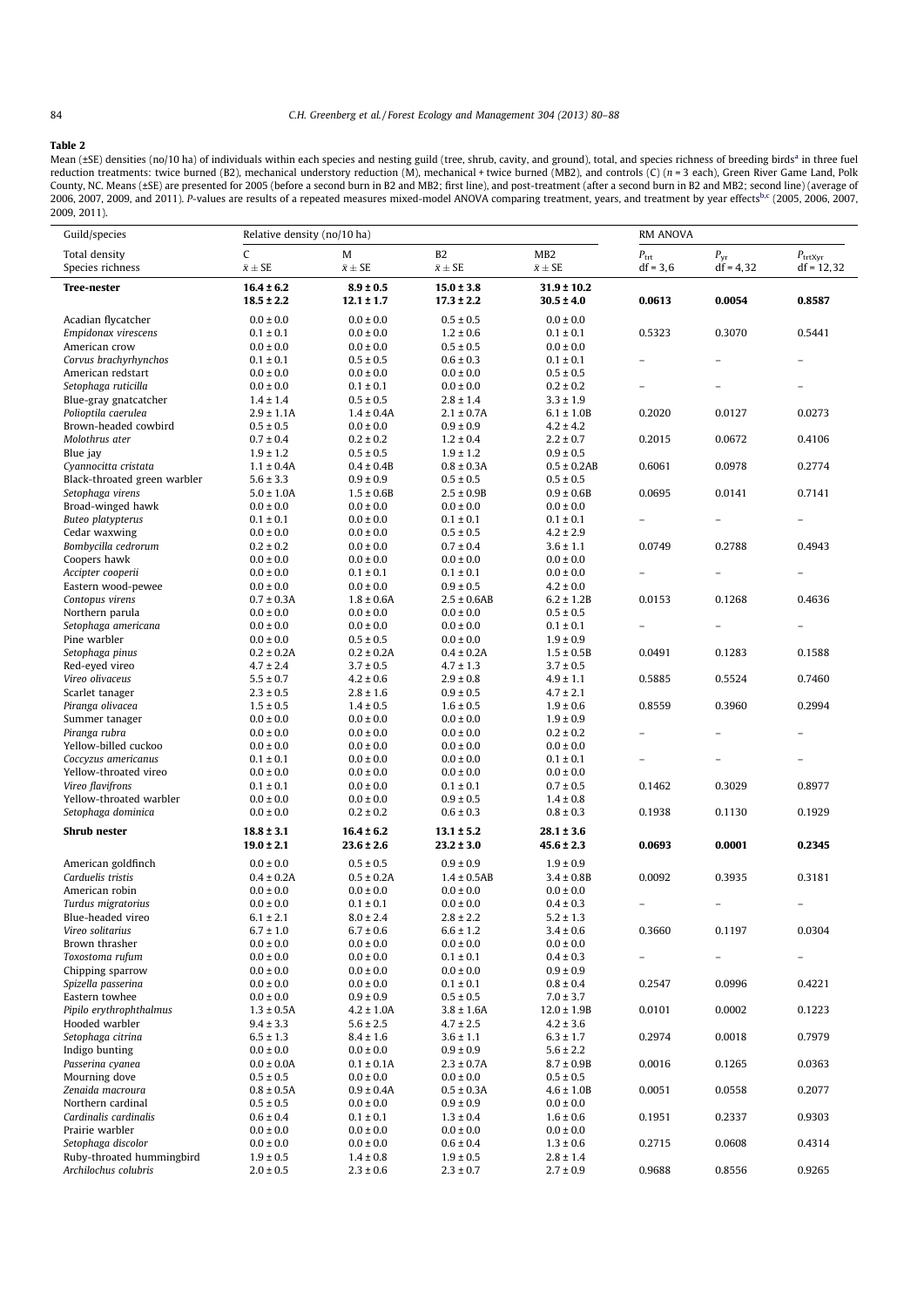# Table 2 (continued)

| Guild/species            | Relative density (no/10 ha) |                  |                  |                  | <b>RM ANOVA</b> |              |                  |
|--------------------------|-----------------------------|------------------|------------------|------------------|-----------------|--------------|------------------|
| Total density            | C                           | M                | B2               | MB <sub>2</sub>  | $P_{\rm trt}$   | $P_{\rm vr}$ | $P_{\rm trtXyr}$ |
| Species richness         | $\bar{x} \pm SE$            | $\bar{x} \pm SE$ | $\bar{x} \pm SE$ | $\bar{x} \pm SE$ | $df = 3,6$      | $df = 4,32$  | $df = 12,32$     |
| Swainson's warbler       | $0.0 \pm 0.0$               | $0.0 \pm 0.0$    | $0.0 \pm 0.0$    | $0.0 \pm 0.0$    |                 |              |                  |
| Limnothlypis swainsonii  | $0.1 \pm 0.1$               | $0.0 \pm 0.0$    | $0.0 \pm 0.0$    | $0.0 \pm 0.0$    |                 |              | $\overline{a}$   |
| Wood thrush              | $0.5 \pm 0.5$               | $0.0 \pm 0.0$    | $0.5 \pm 0.5$    | $0.0 \pm 0.0$    |                 |              |                  |
| Hylocichla mustelina     | $0.7 \pm 0.3$               | $0.2 \pm 0.2$    | $0.6 \pm 0.5$    | $0.0 \pm 0.0$    | 0.1898          | 0.5168       | 0.9266           |
| <b>Cavity nester</b>     | $12.2 \pm 0.9$              | $7.5 \pm 3.3$    | $15.9 \pm 2.0$   | $31.5 \pm 8.3$   |                 |              |                  |
|                          | $13.6 \pm 1.4A$             | $9.7 \pm 1.6B$   | $17.8 \pm 2.5A$  | $32.7 \pm 2.3C$  | 0.0011          | 0.4162       | 0.4431           |
| Carolina chickadee       | $1.9 \pm 1.9$               | $0.9 \pm 0.9$    | $1.4 \pm 0.8$    | $2.8 \pm 2.8$    |                 |              |                  |
| Poecile carolinensis     | $2.1 \pm 0.5A$              | $0.1 \pm 0.1B$   | $2.8 \pm 0.8$ A  | $4.2 \pm 0.6A$   | 0.0113          | 0.4497       | 0.2786           |
| Carolina wren            | $0.5 \pm 0.5$               | $0.0 \pm 0.0$    | $2.3 \pm 1.7$    | $5.2 \pm 2.5$    |                 |              |                  |
| Thyrothorus ludovicianus | $1.9 \pm 0.6A$              | $3.5 \pm 0.7A$   | $2.2 \pm 0.5A$   | $5.6 \pm 0.9B$   | 0.0106          | 0.1308       | 0.0900           |
| Downy woodpecker         | $2.8 \pm 0.8$               | $0.5 \pm 0.5$    | $0.5 \pm 0.5$    | $1.9 \pm 1.2$    |                 |              |                  |
| Picoides pubescens       | $0.8 \pm 0.4AB$             | $0.7 \pm 0.4A$   | $1.9 \pm 0.6AB$  | $2.8 \pm 0.6B$   | 0.2008          | 0.5419       | 0.3035           |
| Eastern bluebird         | $0.0 \pm 0.0$               | $0.0 \pm 0.0$    | $0.9 \pm 0.9$    | $2.3 \pm 1.7$    |                 |              |                  |
| Sialia sialis            | $0.1 \pm 0.1$ A             | $0.0 \pm 0.0$ A  | $1.2 \pm 0.6A$   | $4.6 \pm 0.9B$   | 0.0039          | 0.0243       | 0.3272           |
| Eastern tufted titmouse  | $3.3 \pm 0.5$               | $2.3 \pm 0.5$    | $5.6 \pm 1.6$    | $6.6 \pm 3.1$    |                 |              |                  |
| Baeolophus bicolor       | $3.6 \pm 0.6$               | $2.5 \pm 0.5$    | $3.9 \pm 0.8$    | $6.0 \pm 1.1$    | 0.2182          | 0.1165       | 0.9157           |
| Northern flicker         | $0.0 \pm 0.0$               | $0.0 \pm 0.0$    | $0.0 \pm 0.0$    | $0.9 \pm 0.5$    |                 |              |                  |
| Colaptes auratus         | $0.0 \pm 0.0$               | $0.0 \pm 0.0$    | $0.0 \pm 0.0$    | $0.5 \pm 0.2$    |                 |              |                  |
| Great-crested flycatcher | $0.0 \pm 0.0$               | $0.0 \pm 0.0$    | $0.5 \pm 0.5$    | $0.5 \pm 0.5$    |                 |              |                  |
| Myiarchus crinitus       | $0.1 \pm 0.1$               | $0.0 \pm 0.0$    | $0.1 \pm 0.1$    | $0.1 \pm 0.1$    |                 |              | $\overline{a}$   |
| Hairy woodpecker         | $0.0 \pm 0.0$               | $0.0 \pm 0.0$    | $0.5 \pm 0.5$    | $0.0 \pm 0.0$    |                 |              |                  |
| Picoides villosus        | $0.4 \pm 0.3$               | $0.1 \pm 0.1$    | $0.4 \pm 0.2$    | $0.1 \pm 0.1$    | 0.5622          | 0.0480       | 0.8392           |
| Pileated woodpecker      | $0.0 \pm 0.0$               | $0.5 \pm 0.5$    | $0.0 \pm 0.0$    | $1.4 \pm 1.4$    |                 |              |                  |
| Drycopus pileatus        | $1.1 \pm 0.5$               | $0.4 \pm 0.3$    | $0.2 \pm 0.2$    | $0.7 \pm 0.3$    | 0.1901          | 0.2085       | 0.7408           |
| Red-bellied woodpecker   | $0.0 \pm 0.0$               | $0.0 \pm 0.0$    | $0.0 \pm 0.0$    | $0.5 \pm 0.5$    |                 |              |                  |
| Melanerpes carolinus     | $0.7 \pm 0.3$               | $0.4 \pm 0.2$    | $0.8 \pm 0.4$    | $0.9 \pm 0.5$    | 0.7572          | 0.3290       | 0.5570           |
| White-breasted nuthatch  | $3.8 \pm 1.7$               | $3.3 \pm 2.6$    | $4.2 \pm 0.8$    | $9.4 \pm 1.2$    |                 |              |                  |
| Sitta carolinensis       | $2.8 \pm 0.8AB$             | $2.1 \pm 0.6B$   | $4.3 \pm 0.8AB$  | $7.2 \pm 1.2A$   | 0.0092          | 0.3568       | 0.7719           |
| <b>Ground nester</b>     | $8.0 \pm 3.3$               | $5.6 \pm 2.5$    | $7.5 \pm 1.3$    | $5.1 \pm 2.0$    |                 |              |                  |
|                          | $10.7 \pm 1.2$              | $9.1 \pm 1.3$    | $6.6 \pm 1.3$    | $7.2 \pm 2.0$    | 0.1370          | $0.0001$     | 0.0638           |
| Black-and-white warbler  | $3.3 \pm 2.6$               | $0.0 \pm 0.0$    | $1.4 \pm 0.8$    | $1.4 \pm 0.8$    |                 |              |                  |
| Mniotilta varia          | $2.3 \pm 0.7$               | $2.1 \pm 0.7$    | $0.9 \pm 0.3$    | $3.1 \pm 0.9$    | 0.5133          | 0.1193       | 0.2141           |
| Ovenbird                 | $3.3 \pm 2.6$               | $4.7 \pm 2.5$    | $2.8 \pm 1.4$    | $0.5 \pm 0.5$    |                 |              |                  |
| Seiurus aurocapillus     | $3.3 \pm 1.1$               | $3.9 \pm 0.9$    | $4.1 \pm 1.2$    | $1.9 \pm 0.9$    | 0.0776          | 0.0034       | 0.0518           |
| Worm-eating warbler      | $1.4 \pm 0.0$               | $0.9 \pm 0.5$    | $3.3 \pm 2.1$    | $3.3 \pm 1.7$    |                 |              |                  |
| Helmitheros vermivorus   | $5.1 \pm 0.8$               | $3.0 \pm 0.6$    | $1.5 \pm 0.4$    | $2.1 \pm 0.8$    | 0.2587          | 0.1041       | 0.5653           |
| Wild turkey              | $0.0 \pm 0.0$               | $0.0 \pm 0.0$    | $0.0 \pm 0.0$    | $0.0 \pm 0.0$    |                 |              |                  |
| Meleagris gallopavo      | $0.0 \pm 0.0$               | $0.1 \pm 0.1$    | $0.0 \pm 0.0$    | $0.1 \pm 0.1$    |                 |              |                  |
| <b>Other</b>             |                             |                  |                  |                  |                 |              |                  |
| Eastern phoebe           | $0.0 \pm 0.0$               | $0.0 \pm 0.0$    | $0.0 \pm 0.0$    | $0.0 \pm 0.0$    |                 |              |                  |
| Sayomis phoebe           | $0.0 \pm 0.0$               | $0.0 \pm 0.0$    | $0.4 \pm 0.2$    | $0.8 \pm 0.3$    | 0.2553          | 0.1858       | 0.5819           |
| <b>Total</b>             | $56.0 \pm 8.7$              | $39.3 \pm 6.2$   | $53.3 \pm 9.8$   | $97.3 \pm 22.2$  |                 |              |                  |
|                          | $63.5 \pm 4.5A$             | $56.4 \pm 5.1A$  | $67.4 \pm 6.0A$  | $118.3 \pm 6.4B$ | 0.0068          | < 0.0001     | 0.8141           |
| <b>Richness</b>          | $13.7 \pm 1.7$              | $10.3 \pm 1.8$   | $17.0 \pm 3.0$   | $22.7 \pm 2.3$   |                 |              |                  |
|                          | $15.9 \pm 0.8$ A            | $14.6 \pm 1.2A$  | $18.5 \pm 1.4AB$ | $23.8 \pm 1.0B$  | 0.0131          | < 0.0001     | 0.2511           |
|                          |                             |                  |                  |                  |                 |              |                  |

<sup>a</sup> Means and SE's are from raw data and do not represent Ismeans output from the statistical model.

**b** Different letters among treatments within a row (second line) indicates significant differences among treatments.

ANOVA performed only if a species was sufficiently common as described in Section 2.

scribed burn in both burn treatments was relatively low-intensity. Accordingly, immediate changes to forest structure following the second burns were relatively minor and short-lived in both B2 and MB2 compared to changes in MB2 following the initial burn in 2003 (Greenberg et al., 2007). Our results indicate that a single high-intensity burn has a much larger immediate influence on tree mortality and associated changes to forest structure than single or repeated low-intensity burns, at least in the short-term.

Delayed mortality of overstory trees occurred after the initial prescribed burns in 2003 in both burn treatments, and continued for several years after the second burn in 2006. Within 5 years of the second burn, live tree density was 20% lower in B2 than in controls. Our results differ from Artman et al. (2001), who reported that low-intensity burning did not affect the density of live trees or snags. In contrast, live tree density in MB2 was (on average) 67% lower than controls and 58% lower than B2 within 5 years of the second burn. Our data indicate that even relatively low-intensity fire can affect tree mortality and have subtle effects on forest structure gradually over time, whereas higher-intensity fire has a much greater and more immediate influence on tree mortality and forest structure.

In our study a second, low-intensity prescribed fire did not increase snag availability despite some additional tree mortality, because older snags created by the initial burn fell. This was most pronounced in the MB2 treatment where initial (2003) fires were hotter and created more snags (Greenberg et al., 2007; Waldrop et al., 2010). Within 2 years of the initial prescribed burn, average snag density was already over twice as high in MB2 (212/ha) than B2 (90/ha). Snag loss between 2005 (2 years after the first burn) and 2011 (5 years after the second burn) was much greater in MB2 (average 37%) than B2 (11%), likely because of greater snag exposure in MB2. Because both the B2 and MB2 treatments were burned twice, our study could not address whether continuing tree mortality in the burn treatments (relative to unburned M or C) was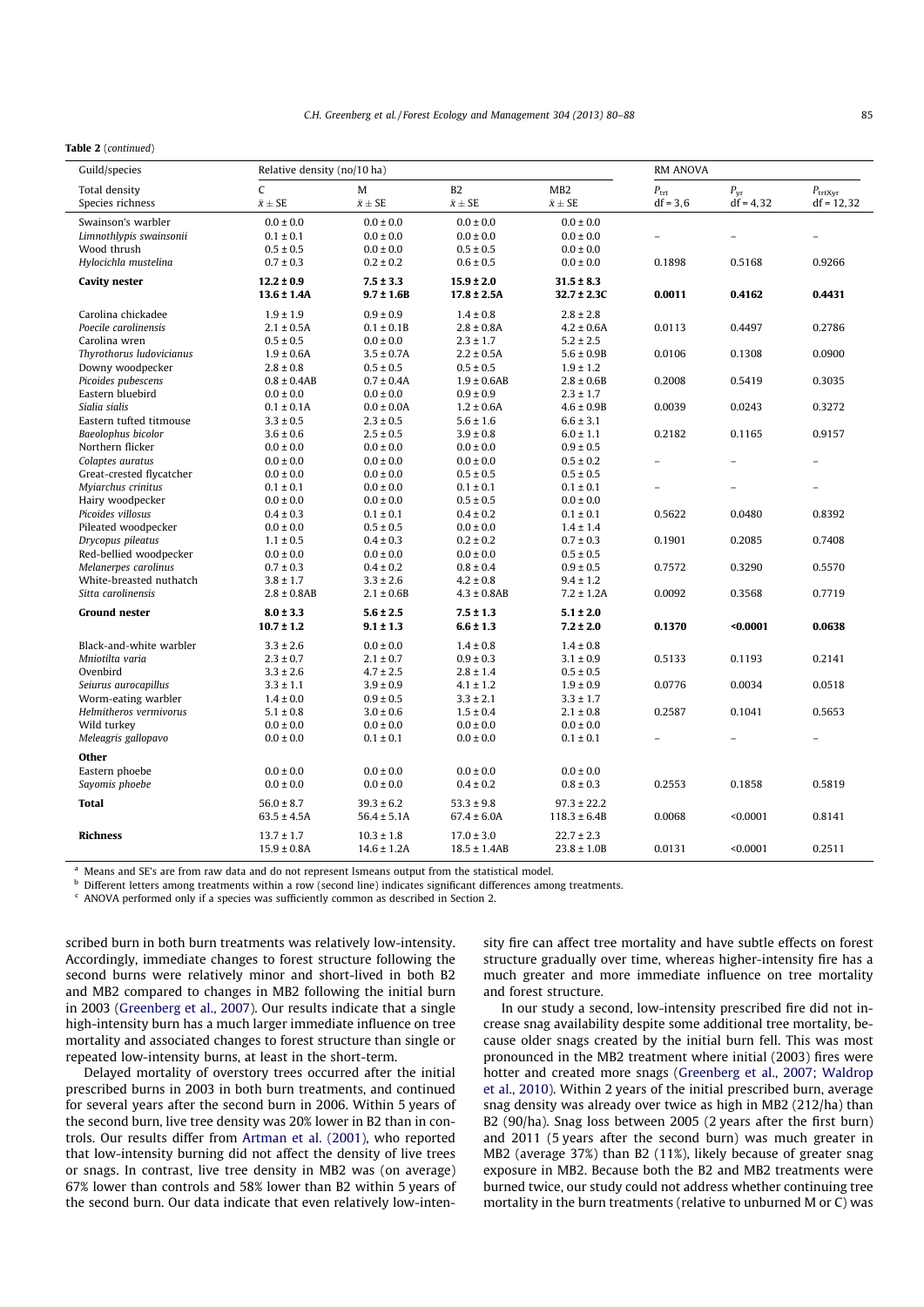

Fig. 1. Mean (+SE) total density and species richness of breeding birds in 3 fuel reduction treatments: prescribe burned twice (B2), mechanical understory reduction (M), mechanical + burned twice (MB2), and controls (C) ( $n = 3$  each), Green River Game Land, Polk County, NC. Data for 2005 are 2 years after the first prescribed burn but prior to the second burn. Data for 2006, 2007, 2009, and 2011 are after the second burn (conducted March, 2006) in the two burn treatments.

caused by second order effects of the first burn, first-order effects of the second burn, or other natural causes of mortality.

We found that single (Greenberg et al., 2007) and multiple prescribed burns temporarily reduced shrub cover and leaf litter depth (Waldrop et al., 2010; this study) and confirm results of other studies in upland hardwood forests (Aquilani et al., 2000; Artman et al., 2001). Initial fuel reduction treatments reduced shrub cover in all treatments relative to controls, but were most effective in both mechanical treatments because burning alone did not effectively remove rhododendrons growing in moist areas (Waldrop et al., 2008). We found that a second prescribed burn again reduced shrub cover in both burn treatments, whereas shrubs continued to recover in the M treatment, reaching approximately 50% of their original cover by 2006 (Waldrop et al., 2008). Our results indicated that shrubs in upland hardwood forest recover rapidly after mechanical thinning, and after one or two prescribed burns at different intensities. Both M and MB2 increased cover of sprouting shrubs with approximately twice as much in M and MB2 as C or B2. However, shrub height may be retarded for several years. Similarly, in our study leaf litter depth was reduced in both burn treatments after a second burn, but recovered quickly as leaves fell from trees in autumn.

# 4.2. Breeding birds

Initial (2003) high-intensity fires in our MB2 treatment resulted in high tree mortality, creating an open-canopy structure with an abundance of snags lasting for several years. These high-severity conditions resulted in much higher species richness and relative abundance of breeding birds compared to lower-severity burns (B2) or mechanical understory (M) fuel reduction treatments that did not substantially change forest canopy cover (Greenberg et al., 2007). Our results indicated that relative abundance and species richness of breeding birds remained much higher in MB2 than the other treatments after a second burn (2006), but the second burn did not result in substantial additional changes that were not already apparent within 2 years of a single prescribed burn (see Greenberg et al., 2007).

Higher bird species richness and relative abundance in MB2 treatment was due to a higher occurrence and (or) abundance of species associated with young, open forest and edge conditions such as eastern bluebirds, indigo buntings, eastern towhees, brown thrashers, chipping sparrows, American goldfinches, mourning doves, and pine warblers, in addition to most other species that also occurred in the other treatments and control. However, these open-forest species also were most abundant or occurred solely in the MB2 treatment after a single, high-severity burn (Greenberg et al., 2007), indicating a second low-intensity burn at a short interval (3 years in our study) does not change habitat suitability more than a single burn, if that initial burn was hot enough to kill trees and substantially open the forest canopy. However, repeated burning after a high-severity burn will help to maintain the open forest conditions necessary to sustain higher bird species richness and diversity, if done with sufficient frequency to delay forest regrowth to canopy closure.

Delayed tree mortality occurred after both initial low- and highseverity burns, and continued after a second low-intensity burn. Variable burn temperatures and delayed tree mortality with an abundance of snags created by the first and second lower-intensity burns (B2) clearly contributed to a gradual development of a complex, ''perforated'' canopy structure or other habitat features suitable for some open-forest bird species in B2 compared to unburned treatments. Although relative abundance of total birds and most species in these low-severity burns was similar to unburned treatments, several of the same open-forest species occurring in MB2 also occurred less commonly in B2, and species richness was also higher in B2 than in M or C. The complex canopy structure created over time by delayed tree mortality could potentially provide suitable habitat for cerulean warblers (Setophaga cerulean) (Boves, 2011) or other species associated with small forest openings (Hunter et al., 2001). Although we could not assess whether a second burn contributed additionally to the delayed tree mortality initiated by a single burn, our results indicate that repeated, relatively low-intensity burning with patches of higher intensity fire, can affect a gradual change in forest structure that may, over time, attract breeding bird species associated with young forest conditions.

In our study, abundance of most species did not decline following the three fuel reduction treatments, even after the second burn. Other studies in hardwood forests also have found that densities of many species are not detectably changed following low-intensity prescribed burns (Aquilani et al., 2000; Artman et al., 2001) or other silvicultural treatments with a moderate to high level of canopy retention (Moorman and Guynn, 2001; Newell and Rodewald, 2012).

Among nesting guilds, only cavity nesters were more abundant in MB2 than the other treatments or controls, likely due to an abundance of snags. In contrast, abundance of total ground-nesting birds declined in both burn treatments for one breeding season following a second prescribed burn. However, we did not detect a response by individual ground-nesting species with the possible exception of ovenbirds. After the initial (2003) burns in the same study sites, we observed short-term declines in abundance of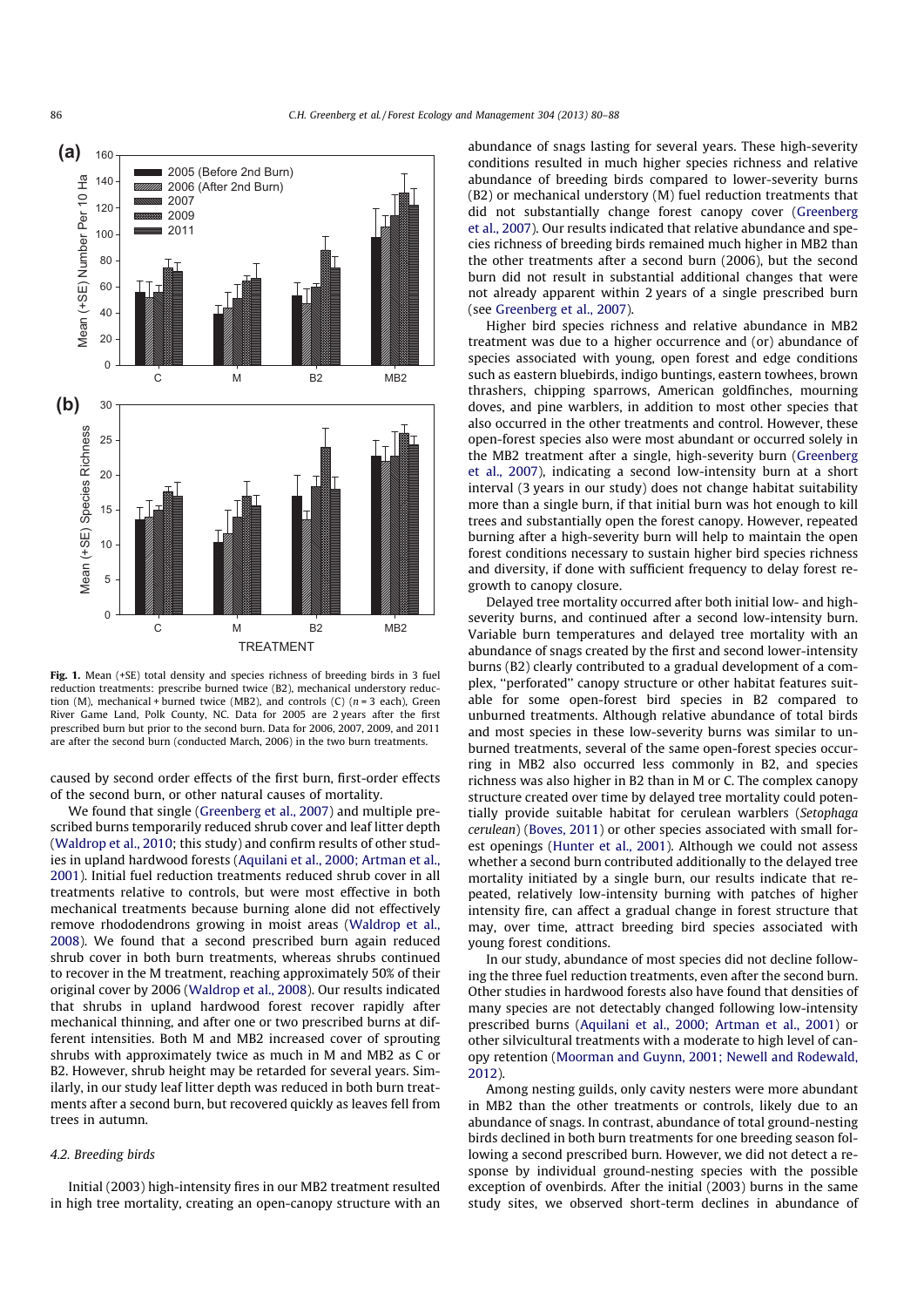

Fig. 2. Mean (+SE) total density of breeding birds in tree, cavity, shrub, and ground nesting guilds in 3 fuel reduction treatments: prescribe burned twice (B2), mechanical understory reduction (M), mechanical + burned twice (MB2), and controls (C) ( $n = 3$  each), Green River Game Land, Polk County, NC. Data for 2005 are 2 years after the first prescribed burn but prior to the second burn. Data for 2006, 2007, 2009, and 2011 are after the second burn (conducted March, 2006) in the two burn treatments.

two ground-nesting species, black-and-white warblers (Mniotilta varia) and worm-eating warblers (Helmitheros vermivorus), in both burn treatments, and hooded warblers (Setophaga citrina) in all three fuel reduction treatments (Greenberg et al., 2007).

Other studies also showed declines in some ground- or shrubnesting species after burning. In an Indiana upland hardwood forest, ground-nesting ovenbirds and black-and-white warblers declined, but others, including Kentucky warblers (Geothlypis formosa), worm-eating warblers, and shrub-nesting hooded warblers did not (Aquilani et al., 2000). In Ohio, single or repeated low-intensity prescribed burns in upland hardwood forests resulted in fewer ground and shrub-nesting birds including ovenbirds, worm-eating warblers, hooded warblers, and northern cardinals (Cardinalis cardinalis) (Artman et al., 2001). Differences in individual ground- or shrub-nesting species response among studies are likely due to low or no treatment replication, too few detections, and differences in patchiness of burns and shrub recovery over time. Decreased abundance of ground- or shrub-nesting birds after burns is likely due to temporary reductions in shrubs and leaf litter. Many birds forage within burned sites despite a paucity of suitable nesting substrate (Artman et al., 2001; Woinarski, 1990), making it difficult to assess how burning affects different components of habitat suitability.

In our study, relative abundance of eastern wood-pewees was greatest in the MB2 treatment, but was also high in the B2 treatment, suggesting an association of this species with burned upland hardwood forests. Abundance of eastern wood-pewees was greater in our MB2 treatment after initial burns in 2003, as well (Greenberg et al., 2007). Artman et al. (2001) also reported that eastern wood-pewees increased after several burns in an Ohio forest. Open understory conditions created by low- or high-intensity prescribed burning may create optimal foraging conditions for this flycatcher species by improving visibility and (or) abundance of flying insects (Campbell et al., 2007).

Studies in pine forests of the western US suggest that fire severity and associated changes in forest structure, is an important driver of changes in the composition of breeding bird communities (Hejl, 1994; Smucker et al., 2005). Prescribed fire in upland hardwood forests of the eastern US are usually conducted in winter and under restrictive fuel and weather conditions that generally result in low-intensity, low-severity burns. The few studies that have examined breeding bird response to these low-severity prescribed burns in upland hardwood forests, where the overstory is unaffected, have found that changes to breeding bird communities are minor and transitory. We also found that that one (Greenberg et al., 2007) or two relatively low-intensity, low-severity prescribed fires results in few detectable changes in abundance of most breeding bird species in the short-term. However, gradual changes in canopy structure through delayed tree mortality may lead to greater species richness of breeding birds over time, as some open-forest species are attracted to more open conditions. In contrast, high-severity prescribed burns causing heavy tree mortality result in rapid increases in bird density and species richness by creating open, young forest conditions that attract species associated with open, young forest conditions while retaining many that occur in mature, closed canopy forest. Subsequent, relatively frequent (in this case, up to 5 years) low-intensity burning in an existing high-severity burn can maintain open, young forest conditions by retarding forest regrowth and reducing shrub cover, but alone may do little to change forest structure or breeding bird com